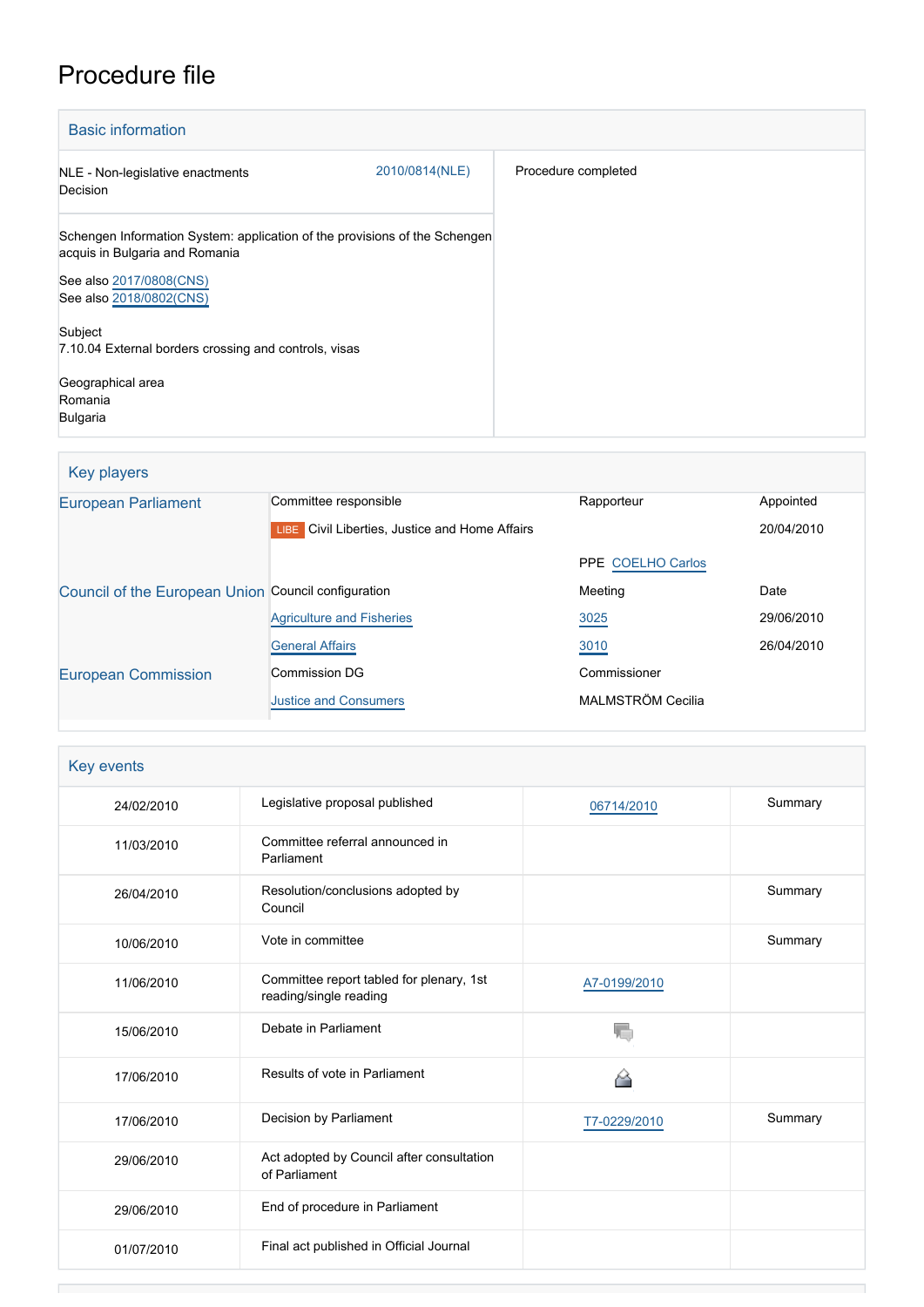| <b>Technical information</b> |                                                    |
|------------------------------|----------------------------------------------------|
| Procedure reference          | 2010/0814(NLE)                                     |
| Procedure type               | NLE - Non-legislative enactments                   |
| Procedure subtype            | <b>Consultation of Parliament</b>                  |
| Legislative instrument       | Decision                                           |
|                              | See also 2017/0808(CNS)<br>See also 2018/0802(CNS) |
| Other legal basis            | Rules of Procedure EP 159                          |
| Stage reached in procedure   | Procedure completed                                |
| Committee dossier            | LIBE/7/02447                                       |

#### Documentation gateway

| Legislative proposal                                               | 06714/2010   | 24/02/2010 | CSL | Summary |
|--------------------------------------------------------------------|--------------|------------|-----|---------|
| Committee draft report                                             | PE441.177    | 21/05/2010 | EP  |         |
| Committee report tabled for plenary, 1st<br>reading/single reading | A7-0199/2010 | 11/06/2010 | EP  |         |
| Text adopted by Parliament, 1st reading/single<br>reading          | T7-0229/2010 | 17/06/2010 | EP  | Summary |

#### Final act

 [Decision 2010/365](https://eur-lex.europa.eu/smartapi/cgi/sga_doc?smartapi!celexplus!prod!CELEXnumdoc&lg=EN&numdoc=32010D0365) [OJ L 166 01.07.2010, p. 0017](https://eur-lex.europa.eu/legal-content/EN/TXT/?uri=OJ:L:2010:166:TOC) Summary

### Schengen Information System: application of the provisions of the Schengen acquis in Bulgaria and Romania

PURPOSE: the application of the provisions of the Schengen acquis relating to the Schengen Information System (SIS) in the Republic of Bulgaria and Romania at a date to be decided by the Council.

#### PROPOSED ACT: Council Decision.

BACKGROUND: Article 4(2) of the 2005 Act of Accession provides that the provisions of the Schengen acquis other than those mentioned in Annex II to the said Act shall only apply in each of those Member States within the meaning of that instrument pursuant to a Council Decision to that effect after verification that the necessary conditions for the application of that acquis have been met.

The Council has verified that the Republic of Bulgaria and Romania are able to ensure satisfactory levels of data. It is therefore possible to set a date from which the Schengen acquis relating to the Schengen Information System (SIS) may apply in those Member States. This is the purpose of this proposed decision.

A separate Council Decision should be taken setting a date for the lifting of checks at internal borders. Until the date of the lifting of checks set out in that Decision, certain restrictions on the use of the SIS should be imposed.

IMPACT ASSESSMENT: no impact assessment was undertaken.

LEGAL BASE: Article 4 (2) of the 2005 Act of Accession of Bulgaria and Romania to the European Union.

CONTENT: in accordance with the provisions of the Act of Accession, the provisions of the Schengen acquis relating to the Schengen Information System (as laid down in Annex II of this decision) can apply to Bulgaria and Romania from a date to be decided by the Council or, if the need arises, on a date provided for the instruments themselves.

In parallel, from a date to be decided by the Council, Bulgaria and Romania, like the Member States in which the Schengen acquis already applies, will be able to enter data into the SIS and SIS data. However, until the date of the lifting of checks at internal borders with Bulgaria and Romania, those Member States:

- shall not be obliged to refuse entry to their territory or to expel nationals of third States for whom an SIS alert has been issued by another Member State for the purposes of refusing entry;
- shall refrain from entering the data covered by the provisions of Article 96 of the Schengen Convention.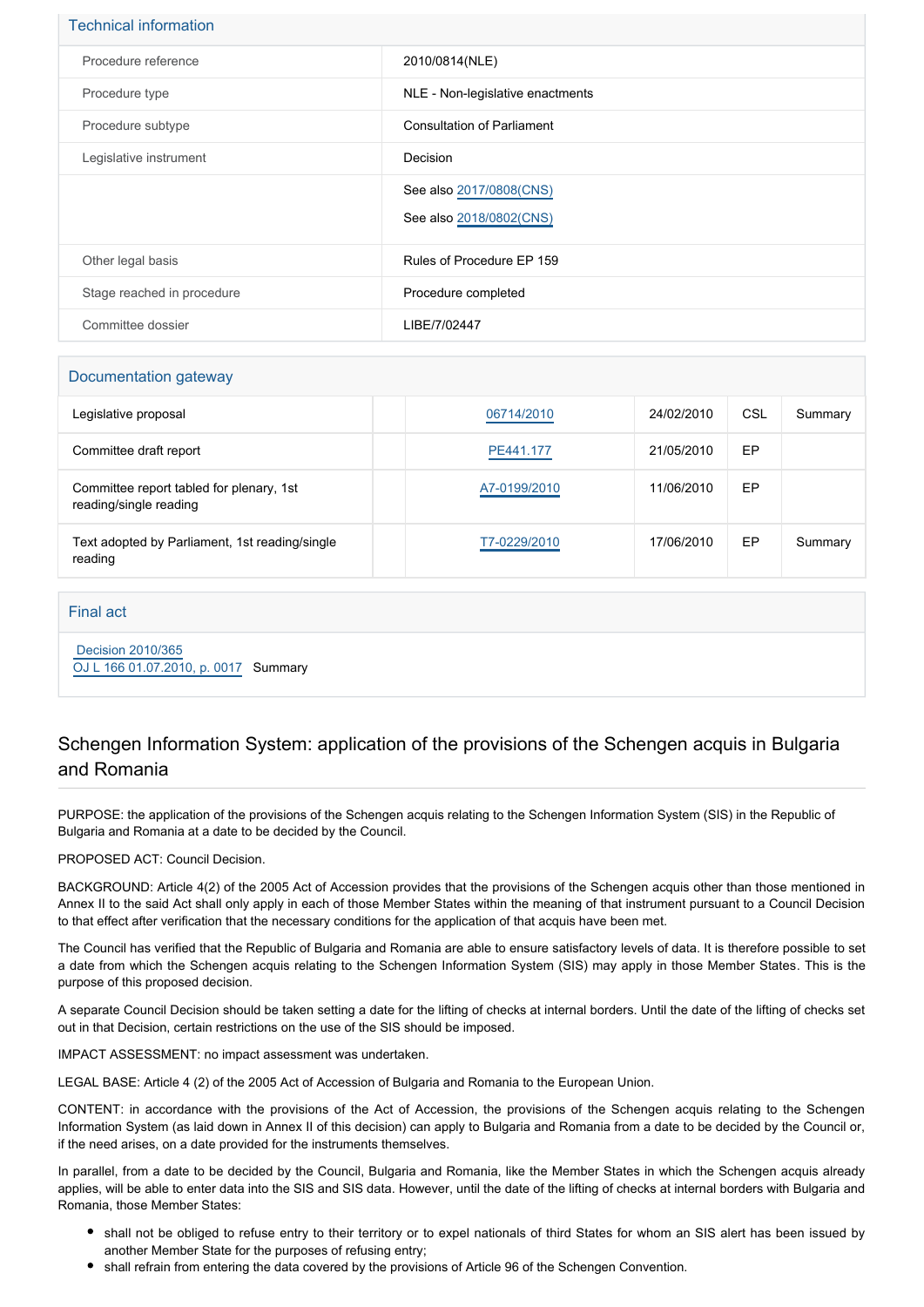Annexes: the annexes to the proposal provide in particular a list of the provisions of the Schengen acquis relating to the SIS to be rendered applicable to Bulgaria and Romania:

- Annex I: list of provisions of the Schengen acquis relating to the SIS, in particular: i) certain provisions of the Schengen Convention, ii) certain specific provisions relating to the SIS, iii) other more specific instruments relating to the SISNET ? the communications infrastructure for the SIS environment -, the SIRENE manual, and provisions relating to the application of various SIS functionalities ? relating to the fight against terrorism -, access to the SIS by the services in the Member States responsible for issuing registration certificates for vehicles, certain provisions the Schengen border code as well as regulations and decisions regarding the migration from SIS 1+ to SIS II;
- Annex II: the list of the provisions of the Schengen acquis relating to the [SIS II: Regulation \(EC\) No 1986/200](http://www.europarl.europa.eu/oeil/FindByProcnum.do?lang=en&procnum=COD/2005/0104)6 of the European Parliament and of the Council regarding access to the Second Generation Schengen Information System (SIS II) by the services in the Member States responsible for issuing vehicle registration certificates ? [Regulation \(EC\) No 1987/2006](http://www.europarl.europa.eu/oeil/FindByProcnum.do?lang=en&procnum=COD/2005/0106) of the European Parliament and of the Council on the establishment, operation and use of the second generation Schengen Information System (SIS II) - [Council](http://www.europarl.europa.eu/oeil/FindByProcnum.do?lang=en&procnum=CNS/2005/0103) [Decision 2007/533/JHA](http://www.europarl.europa.eu/oeil/FindByProcnum.do?lang=en&procnum=CNS/2005/0103) on the establishment, operation and use of the second generation Schengen Information System (SIS II).

Territorial provisions: this decision will apply to Iceland, Norway and Switzerland, in accordance with the relevant provisions of the agreement concluded by the Council with these third countries on their association with the implementation, application and development of the Schengen acquis.

BUDGETARY IMPACT: the proposal does not have an impact on the EU?s budget.

## Schengen Information System: application of the provisions of the Schengen acquis in Bulgaria and Romania

The Council adopted conclusions on the correct application by Bulgaria and Romania of the Schengen acquis in respect of data protection.

Evaluations reports conclude that requirements with respect to data protection have been met in both countries and that nothing prevents the adoption by the Council of a decision on the application of the provisions of the acquis relating to the Schengen information system and thus the loading of real SIS data, as soon as Bulgaria and Romania are technically ready to this end.

The reports also set out a number of recommendations. The conclusions invite Bulgaria and Romania to inform the Council both of further developments regarding the entry into force of legislative measures and of further follow-up they intend to give to the recommendations contained in the evaluation reports.

## Schengen Information System: application of the provisions of the Schengen acquis in Bulgaria and Romania

The Committee on Civil Liberties, Justice and Home Affairs adopted the report drafted by Carlos COELHO (EPP, PT) approving, subject to one amendment, the draft Council decision on the application of the provisions of the Schengen acquis relating to the Schengen Information System in the Republic of Bulgaria and Romania.

The proposed amendment stipulates that each Member State concerned should inform the European Parliament and the Council in writing, in the course of the six-month period beginning on the date of entry into force of this Decision, of the follow-up they intend to give to the recommendations contained in the evaluation reports and mentioned in the follow-up which are still to be implemented.

## Schengen Information System: application of the provisions of the Schengen acquis in Bulgaria and Romania

The European Parliament adopted by 525 votes to 18, with 54 abstentions, a legislative resolution approving, subject to one amendment, the draft Council decision on the application of the provisions of the Schengen acquis relating to the Schengen Information System in the Republic of Bulgaria and Romania.

The amendment stipulates that each Member State concerned should inform the European Parliament and the Council in writing, in the course of the six-month period beginning on the date of entry into force of this Decision, of the follow-up they intend to give to the shortcomings highlighted in the evaluation reports as regards the level of data protection.

## Schengen Information System: application of the provisions of the Schengen acquis in Bulgaria and Romania

PURPOSE : to apply the provisions of the Schengen acquis relating to the Schengen Information System (SIS) to Bulgaria and Romania.

LEGISLATIVE ACT : Council Decision 2010/365/EU on the application of the provisions of the Schengen acquis relating to the Schengen Information System in the Republic of Bulgaria and Romania

CONTENT : the Council adopted a decision on the application of the provisions of the Schengen acquis relating to the Schengen Information System in the Republic of Bulg aria and Romania, having verified that the Member States concerned ensure satisfactory levels of data protection.